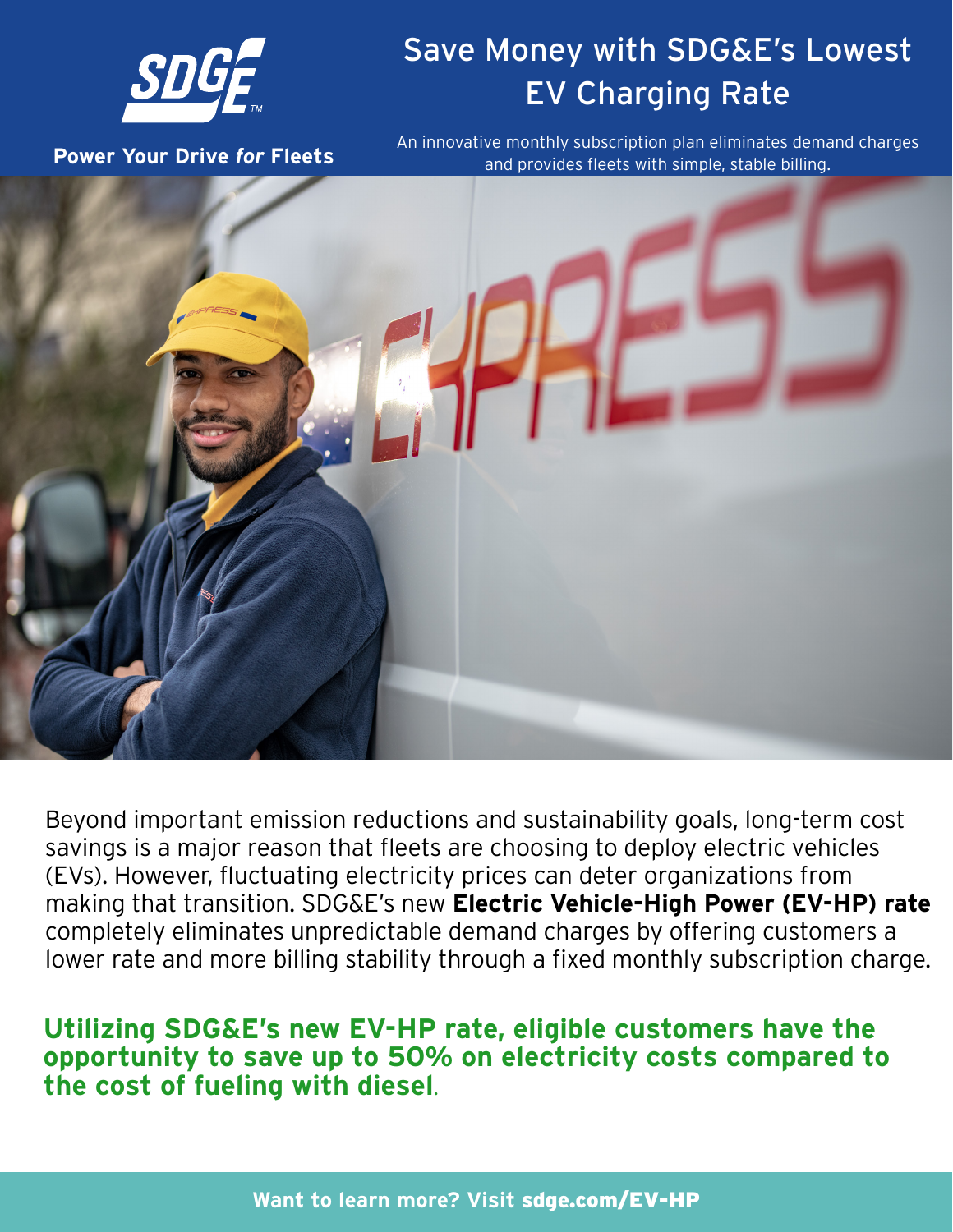#### **How can my fleet save money on EV charging?**



Beginning January 2022, customers are able to opt-in to the **EV-HP rate** plan. This new rate structure allows EV fleet customers to choose the amount of power they will need to charge their vehicles and pay for it with a monthly subscription fee—similar to a cell phone plan that lets customers choose the amount of data they will use. This new rate offers fleets lower pricing, increased stability, and simpler billing so they can more accurately plan for their fleet's energy usage each month.

### **How do I determine my monthly subscription plan?**

SDG&E works with fleets to help determine their estimated monthly power needs, based on maximum total power demand each month.

If maximum monthly demand is:

**Under 150kW**, fleets can subscribe in increments of **10kW**. **Over 150kW**, fleets can subscribe in

increments of **25kW**.



There are no overage fees or penalties for exceeding demand. However, if a fleet exceeds their monthly subscription level for three consecutive months, SDG&E will enroll the fleet customer in a subscription level that reflects actual monthly demand.

#### **How does the EV-HP rate work?**

The **EV-HP rate** plan utilizes reduced Time of Use (TOU) energy charges that are incurred based on the time of day you use electricity, measured in kilowatt-hours (kWh). These rates have a steep differential between "on-peak" and "super off-peak" prices to encourage fleet customers to charge overnight and during periods of lowest demand.